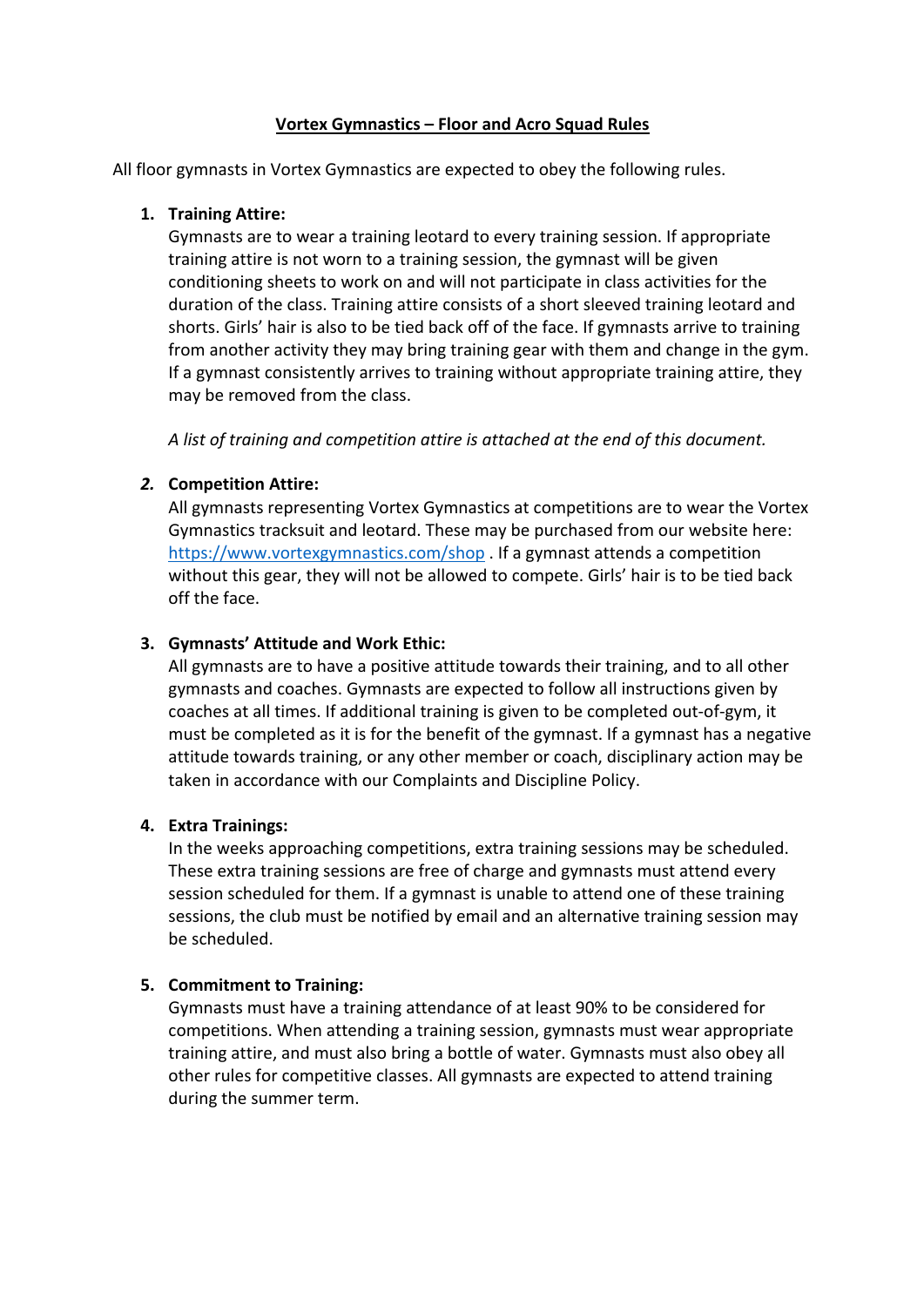#### **6. Junior Coaches and Assistant Coaches:**

All junior and assistant coaches must show respect towards all other members and coaches at all times. They are to follow senior coaches' instructions at all times. Junior and assistant coaches are not to coach above their ability level. If a junior/assistant coach fails to follow any of these rules, they may be removed as a junior/assistant coach.

#### **7. Competition Selection Policy:**

Not all gymnasts will be selected for all competitions. Coaches will make selection decisions based on the suitability of a gymnast to an event and which gymnasts will be most competitively successful at each event. Ultimately the final decision is down to the coaches, and both gymnasts and parents are to respect these decisions. Attendance at summer training will be taken into consideration when selecting gymnasts for competitions.

#### **8. National Squad/Development Squad Trials Selection Policy:**

When a gymnast reaches a certain level in their training, they will begin to deviate from the NDP (National Development Plan) pathway and towards the FIG (Fédération Internationale de Gymnastique) age group pathway. This may allow them to become eligible for the National Development Squad. If this occurs, the Head Coach in Vortex Gymnastics will notify the gymnast's parents and a decision will be made as to whether to trial for the National Development Squad or not.

In order to be eligible to trial for the National Development Squad, a gymnast must, in class or competition, meet the current trial criteria, or the criteria from the previous year if new criteria has not been released.

#### **9. Acceptance of a Place on the National Squad/Development Squad:**

After attending a trial, Vortex Gymnastics will receive an email from Gymnastics Ireland notifying us of the results of the trial. The coaches will discuss what is involved with the Squad with the parents of the successful gymnasts. Parents will then decide whether or not their child will accept their space on the Squad, and Vortex Gymnastics will notify Gymnastics Ireland.

Usually, there are 4 training weekends per year (Saturday and Sunday). National Squad/Development Squad training sessions will be treated similarly to competitions. Gymnasts will be brought to the National Gymnastics Training Centre by their parents and will meet their coaches at the arena. There is an annual cost of €120 (subject to change each year) per gymnast to cover the cost of the Squad sessions to be paid by the parents of the gymnasts. Squad gear will be available to purchase upon acceptance of a place on the Squad. All National Squad/Development Squad Gymnasts are expected to wear National Squad attire at all Squad events and international events. National Squad/Development Squad Gymnasts are expected to attend all Squad training sessions, and all National Series events.